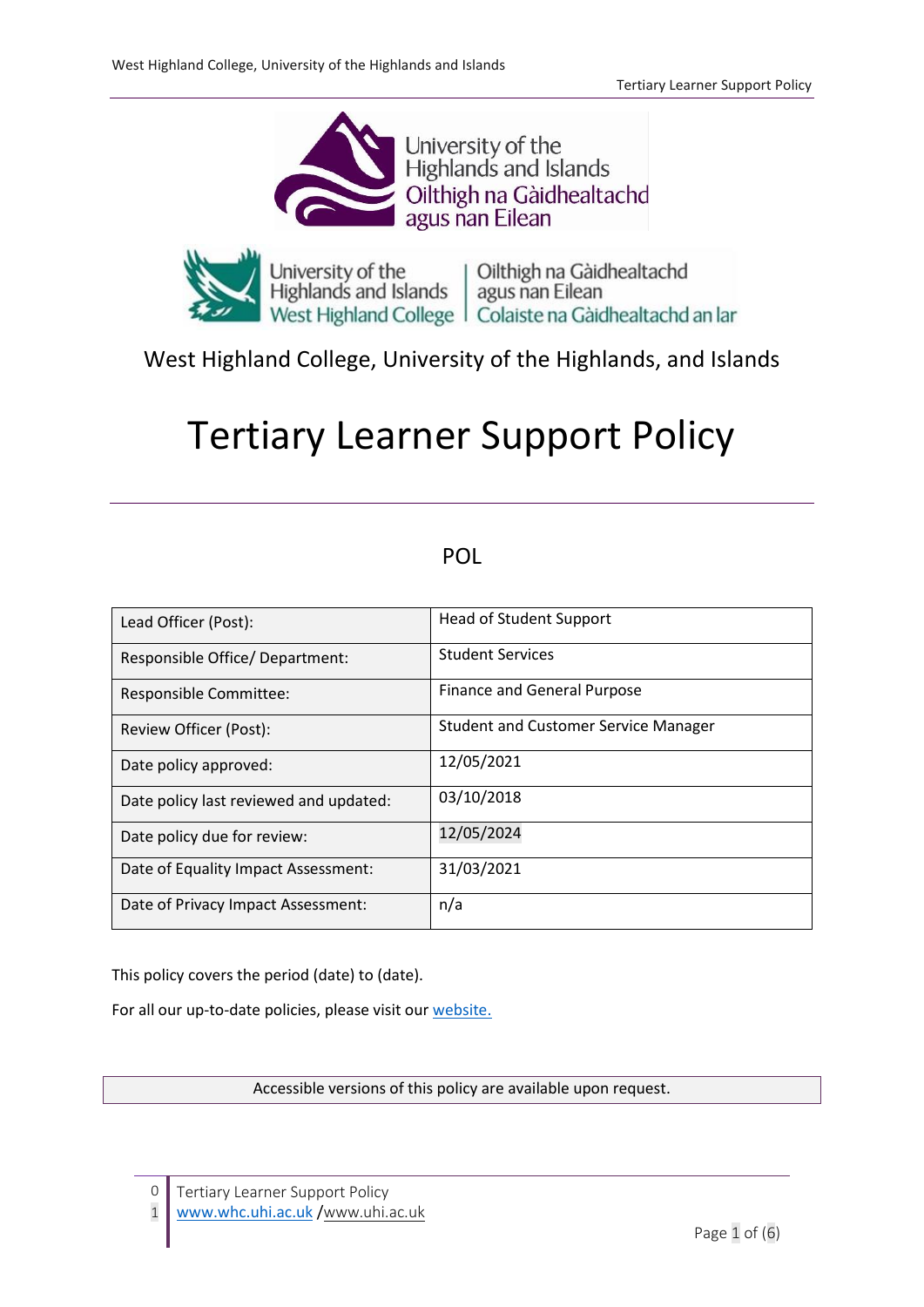# Policy Summary

| Overview                         | This policy is required to set out a regional approach to learner<br>support for West Highland College and all academic partners in the<br>University of the Highlands and Islands.                                                                                                                                                                                                                          |  |  |
|----------------------------------|--------------------------------------------------------------------------------------------------------------------------------------------------------------------------------------------------------------------------------------------------------------------------------------------------------------------------------------------------------------------------------------------------------------|--|--|
| Purpose                          | The policy will provide a framework for a consistent and coherent<br>methodology for the support of learners.                                                                                                                                                                                                                                                                                                |  |  |
| Scope                            | This policy applies to all academic partners.                                                                                                                                                                                                                                                                                                                                                                |  |  |
| Consultation                     | This policy was developed by a Policy Ownership Group, made up of<br>practitioners from across the University of the Highlands and Islands<br>network. Endorsement was received from Senior Management<br>Curriculum Team, Partnership Council and Further Educational<br>Regional Board before the policy went through local consultation and<br>approval by Boards of Management and UHI Academic Council. |  |  |
| Implementation and<br>Monitoring | Academic partners will be responsible for implementing and<br>monitoring the policy.                                                                                                                                                                                                                                                                                                                         |  |  |
| <b>Risk Implications</b>         | The policy reduces risk for the University and academic partners by<br>reinforcing the existing community of practice for staff and creating a<br>streamlined process.<br>Students will also benefit from a consistent approach across all<br>partners.                                                                                                                                                      |  |  |
| Link with Strategy               | This policy is linked to individual Access and Inclusion strategies and<br>the Regional Outcome Agreement.                                                                                                                                                                                                                                                                                                   |  |  |
| <b>Impact Assessment</b>         | Equality Impact Assessment: Assessed - No further action to be<br>taken.                                                                                                                                                                                                                                                                                                                                     |  |  |
|                                  | Privacy Impact Assessment: n/a                                                                                                                                                                                                                                                                                                                                                                               |  |  |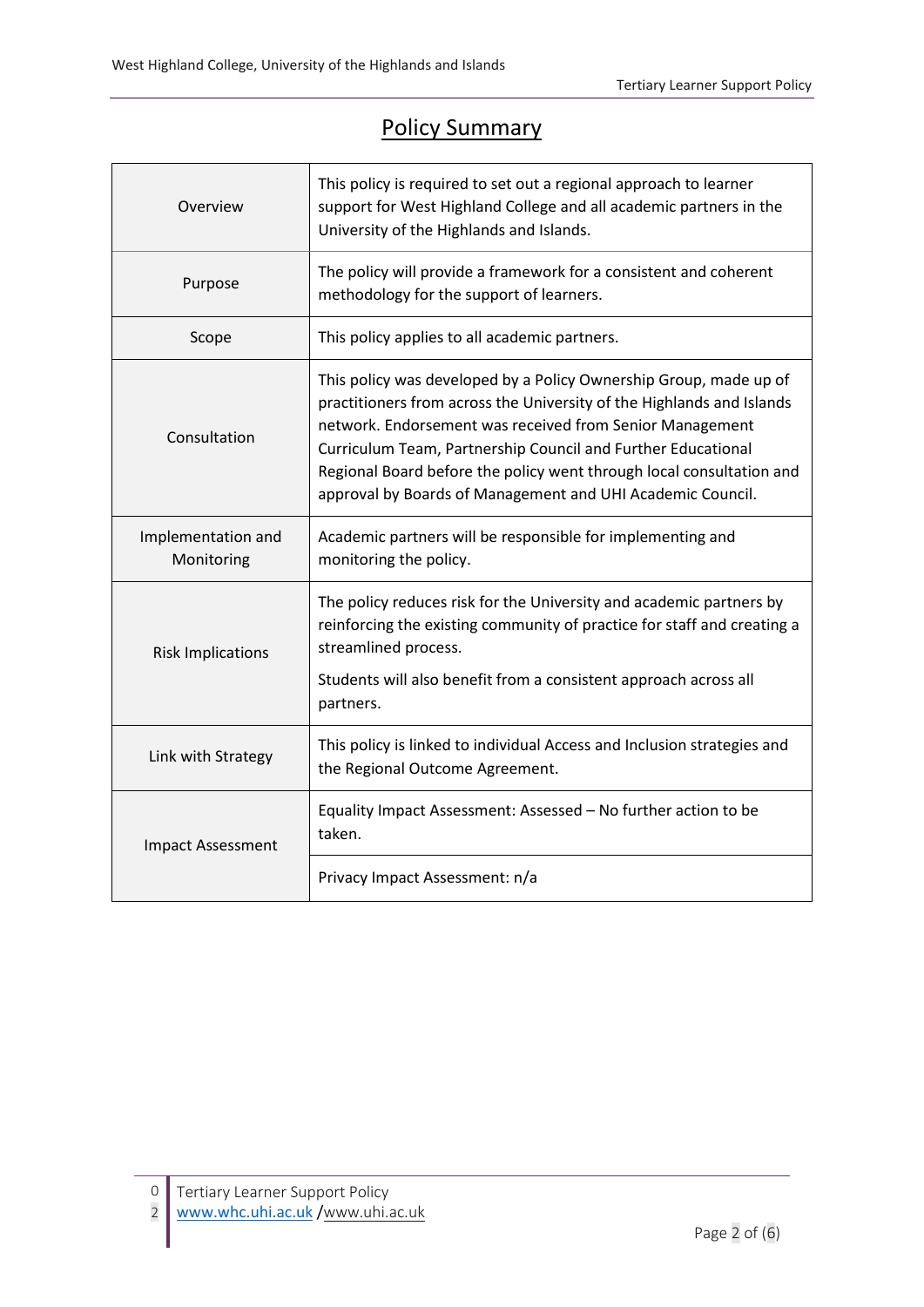### 1. Policy Statement

- 1.1 West Highland College, UHI is committed to providing an inclusive learning environment in which every student can make the most of learning and development opportunities available throughout their student journey. All students have different learning needs, regardless of level of study.
- 1.2 West Highland College, UHI will comply with the Equality Act 2010, and is committed to promoting equality of opportunity and fair treatment for those with protected characteristics.
- 1.3 Students will be given the opportunity to achieve their full potential through anticipation of service provision, ensuring reasonable adjustments will be made when and where required by West Highland College, UHI

## 2. Definitions

- 2.1 **Personal Learning Support Plan**: A Personal Learning Support Plan (PLSP) is a functional and confidential document which details the nature of a student's additional support need(s) and any support measures that have been agreed. PLSPs are drawn up in close consultation with students and are organic documents subject to change as appropriate.
- 2.2 **Reasonable adjustment duty**: As set out in the Equality Act 2010, the reasonable adjustment duty is the legal obligation to remove as far as possible by reasonable means the disadvantage which a disabled student experiences because of their disability. Further information from the Equality and Human Rights Commission is available [here.](https://www.equalityhumanrights.com/sites/default/files/equalityact2010-technicalguidance-feandhe-2015.pdf)

#### 3. Purpose

- 3.1 The purpose of this policy is to create a supportive environment for learners in West Highland College, UHI. This policy is intended to promote access and inclusion and wherever possible to provide parity of experience for learners at each stage of their student journey.
- 3.2 Disclosures can be made at any time from pre-application. All students and prospective students are encouraged to disclose any specific requirements at the earliest opportunity, in order that appropriate support can be identified as soon as is practicable. Academic staff may also refer students to Learner support team.
- 3.3 As appropriate disclosures will be followed up by Learner support team at West Highland College, UHI. The professional judgement of the learner support team will be used at all stages of assessment to ascertain the appropriateness of support and adjustments for students.
- 3.4 **PLSPs**: The University of the Highlands and Islands partnership recognises the value of the PLSP as a functional and confidential document that details the support and adjustments, including those related to academic assessment, that have been approved in light of a student's specific needs. PLSPs should be used where appropriate, where it supports the learner, and the situation warrants and/or necessitates the use of this tool.
- 3.5 **Alternative Assessment Arrangements**: In order to develop Alternative Assessment Arrangements within a PLSP it is often required to generate evidence to do so. This evidence can take a variety of forms and may be dependent on the accreditation body stipulations.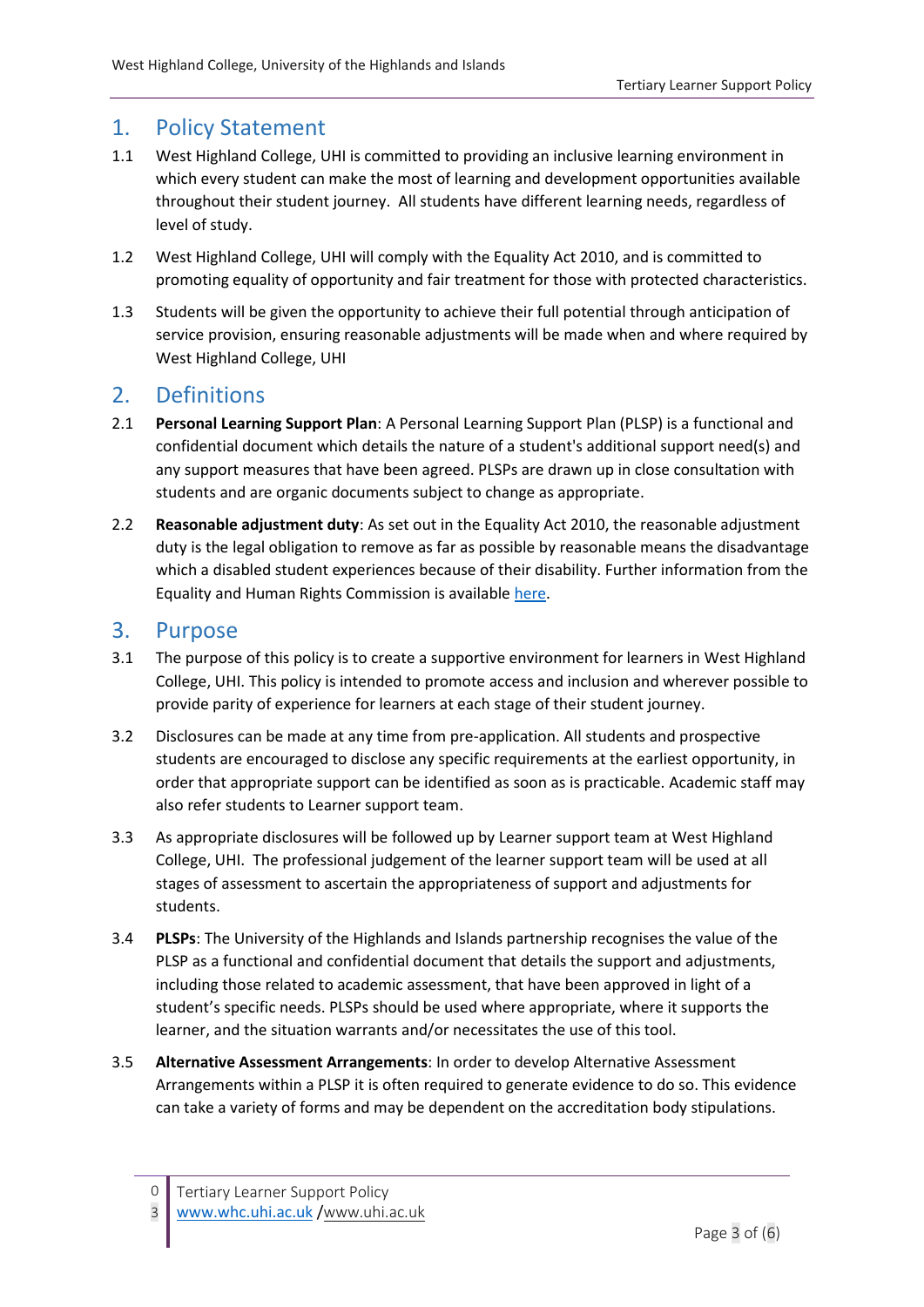- 3.6 Planning for reasonable adjustments will be undertaken collaboratively between the student, support, and academic staff. The student will always be regarded and treated as a central figure in this process and will be kept appraised of progress.
- 3.7 **Awarding Bodies**: When reviewing additional support requests validated by another awarding body, the awarding body website and/or policies must be referred to.
- 3.8 **Use of Personal Data**: Personal data collected through the West Highland College, UHI Learner Support process will be handled in accordance with the University's tertiary student document retention policy and the [relevant privacy notice.](https://www.uhi.ac.uk/dm-privacy) Personal data will be anonymised and used for statistical purposes to monitor applications by age, disability, gender and gender reassignment, pregnancy and maternity status, ethnicity, religion and/or belief, sexual orientation, socio-economic background or care experience.

#### 4. Scope

- 4.1 This policy applies to students undertaking courses at West Highland College, UHI, regardless of mode or level of delivery.
- 4.2 Support and/or adjustments are recommended on the basis of professional judgement by Learner Support team.
- 4.3 Whether it is reasonable for an education provider to make any particular adjustment will depend on a number of factors, including:
	- The effectiveness of making the adjustment
	- Whether it is practical to make the adjustment
	- The cost of the adjustment, and the resources and size of the institution
	- The availability of grants, loans and other assistance to disabled students, such as Disabled Student Allowance, or charitable trusts
	- The extent to which aids, and services will be provided to disabled students from other sources
	- Health and Safety requirements: this means if the adjustment increased the risks to the health and safety of another person
	- The relevant interests of other people:this means where the adjustment results in significant disadvantage for other people

#### 5. Exceptions

5.1 Student personal health care is out with the scope of this policy.

## 6. Notification

- 6.1 All staff are responsible for supporting learners through their student journey and should be aware of the policy.
- 6.2 Staff members responsible for providing specialist learner support will be briefed and trained on the policy and procedures.
- 6.3 The policy will be publicly available on West Highland College UHI's website, along with other current policies.

<sup>0</sup> Tertiary Learner Support Policy

<sup>4</sup> [www.whc.uhi.ac.uk](http://www.whc.uhi.ac.uk/) /[www.uhi.ac.uk](http://www.uhi.ac.uk/)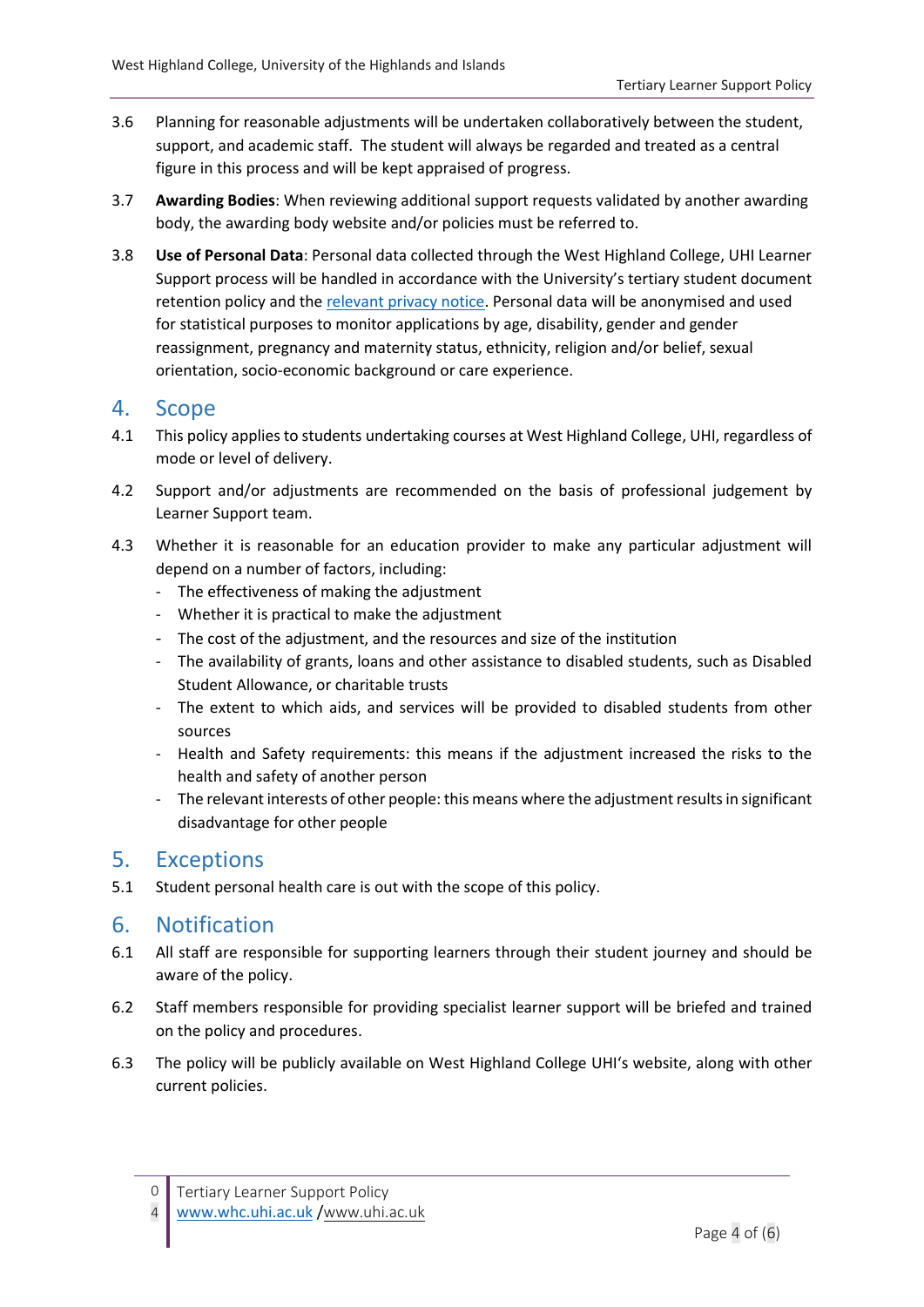# 7. Roles and Responsibilities

- 7.1 West Highland College UHI has overall responsibility for the implementation of this policy.
- 7.2 All staff have a responsibility to provide support for the learner through their student journey.
- 7.3 West Highland College UHI Student Support staff will provide services including, but not limited to:
	- Contact with students and assessment of need
	- Creation of PLSPs
	- Signposting and coordinating support
	- Liaising between student and academic staff
	- Implementation of support
	- Passing Summary of Support to appropriate nominated curriculum staff
- 7.4 West Highland College UHI's Academic Staff will provide services including, but not limited to:
	- Reading the Summary of Support and appropriate cascading to relevant members of staff on a need-to-know basis
	- Compliance with Summary of Support
	- Implementing learning and teaching adjustments
	- Review and liaison with Learner Support on impact of learning and teaching adjustments
	- Liaising with Learner Support where a student has not made a disclosure but may require support
	- Adhering to confidentiality protocols

#### 8. Legislative Framework

- [Adult with Incapacity \(Scotland\) Act 2000](https://www.legislation.gov.uk/asp/2000/4/contents)
- [Adult Support and Protection \(Scotland\) Act 2007](https://www.legislation.gov.uk/asp/2007/10/contents)
- [British Sign Language](http://www.legislation.gov.uk/asp/2015/11/contents/enacted) (Scotland) Act 2015
- [Children \(Scotland\) Act 1995](https://www.legislation.gov.uk/ukpga/1995/36/contents)
- [Children and Young People \(Scotland\) Act 2014](http://www.legislation.gov.uk/asp/2014/8/contents/enacted)
- [Data Protection Act 2018](http://www.legislation.gov.uk/ukpga/2018/12/contents/enacted)
- [Disability Discrimination Act 2005](https://www.legislation.gov.uk/ukpga/2005/13/contents)
- [Education \(Additional Support for Learning\) \(Scotland\) Act 2004](https://www.legislation.gov.uk/asp/2004/4/contents)
- [Education \(Additional Support for Learning\) \(Scotland\) Act 2009](https://www.legislation.gov.uk/asp/2009/7/contents)
- [Equality Act 2010](https://www.legislation.gov.uk/ukpga/2010/15/contents)
- [General Data Protection Regulation \(GDPR\)](https://eur-lex.europa.eu/legal-content/EN/TXT/?uri=celex%3A32016R0679)
- [Human Rights Act 1998](https://www.legislation.gov.uk/ukpga/1998/42/contents)
- [Mental Health Act 2007](https://www.legislation.gov.uk/ukpga/2007/12/contents)
- [Mental Health \(Care and Treatment\) \(Scotland\) Act 2003](https://www.legislation.gov.uk/asp/2003/13/contents)
- [Protection of Vulnerable Groups \(Scotland\) Act 2007](https://www.legislation.gov.uk/asp/2007/14/contents)
- Scottish Strategy for [Autism](https://beta.gov.scot/publications/scottish-strategy-autism/) 2011
- [Special Educational Needs](https://www.legislation.gov.uk/ukpga/2001/10/contents) and Disability Act 2001
- [Scottish Care Leavers Covenant \(2015\)](http://www.scottishcareleaverscovenant.org/)

#### 9. Related Policies, Procedures, Guidelines and Other Resources

- [British Sign Language \(BSL\): National Plan 2017 to 2023](https://beta.gov.scot/publications/british-sign-language-bsl-national-plan-2017-2023/)
- $\Omega$ Tertiary Learner Support Policy
- 5 [www.whc.uhi.ac.uk](http://www.whc.uhi.ac.uk/) /[www.uhi.ac.uk](http://www.uhi.ac.uk/)